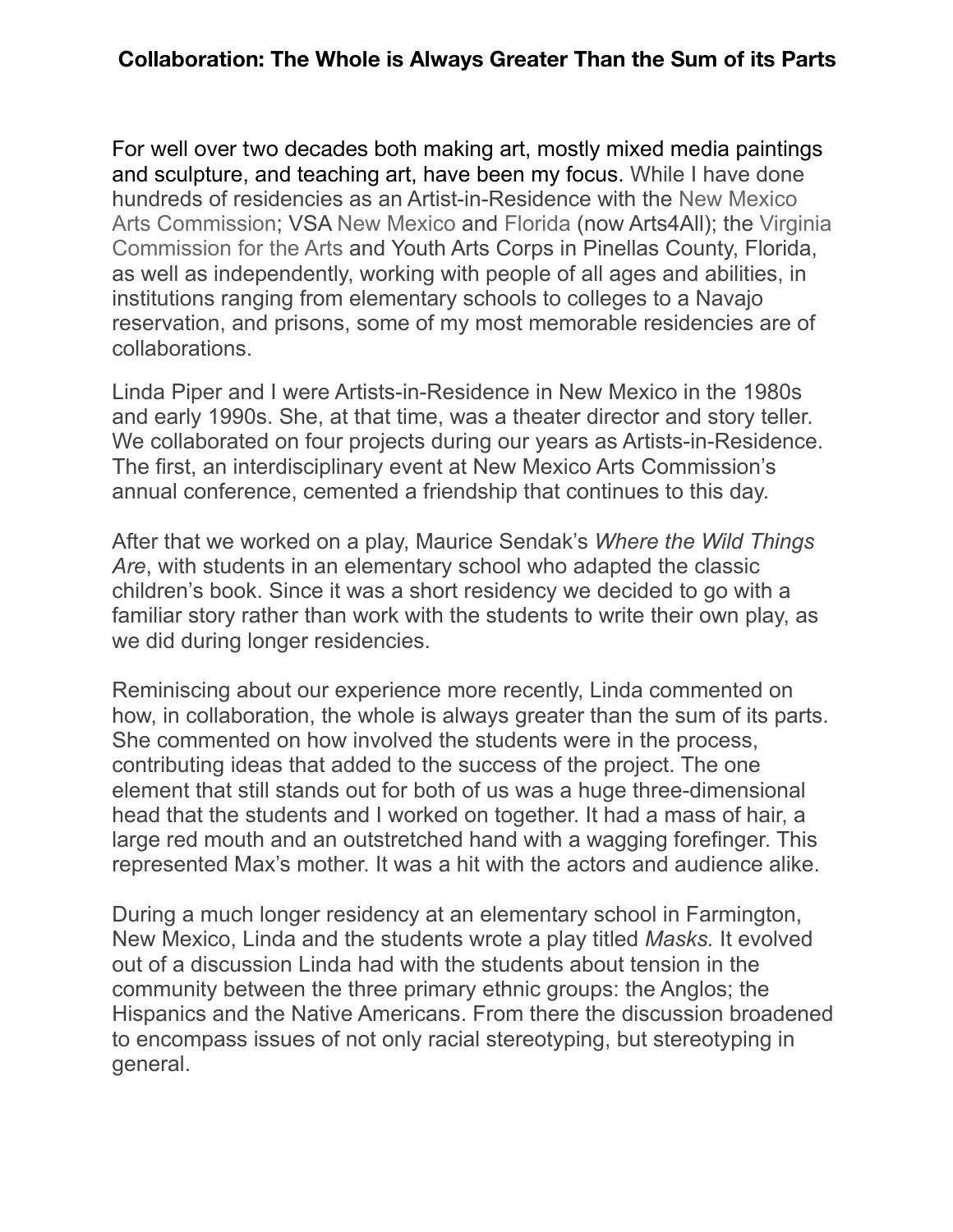Meanwhile*,* I worked with another group of students on sets and huge sculpted heads that represented various stereotypes.

The action took place on a school playground during recess and, as the various stereotypical characters appeared on stage, so the corresponding giant head would be raised by a student standing at the foot of the stage. The play enabled the students to explore their prejudices and come to an awareness of the unique individuals behind the stereotypical roles that breed separation and difference rather than unity and accord.

Our most challenging but also the most rewarding residency was at the New Mexico Youth Diagnostic and Development Center in Albuquerque where we worked with teen offenders. Once again Linda worked with the young actors to write a play. They titled it *Hidden Images.* I worked with a different group to create a backdrop, publicity materials and masks. The masks represented the façades youngsters adopt to help them cope with peer pressure, low self esteem and the related behavioral problems, such as bullying, that so often spiral out of control.

We've all heard the expression, "the show must go on," well, our show almost did not go on! Shortly before the scheduled date of the performance the sheriff arrived to release the star of our play. The youngster begged to remain incarcerated until after the performance! He prevailed, and the play was performed as scheduled to an enthusiastic audience. I often wonder what happened to that young man, and to the many other young people I've worked with as an artist and as an artist-in-residence over the years. Now, thanks in large part to social media, I don't have to wonder about all of them—I'm still in touch with several of the students I've worked with over the years, some of whom I still mentor.

Some time after arriving in Florida, I became an artist with Creative Care's Arts in Healthcare program. A small group of visual artists, dancers, musicians and a choreographer, made art with patients at Ronald McDonald House, Benedict Haven, All Children's Hospital, and St Anthony's Hospital.

A memorable project I did as a [Creative Care](http://www.creativeclay.org/creative-care/) visual artist was at [All](https://www.allkids.org/home)  [Childrens' Hospital](https://www.allkids.org/home) in St Petersburg in collaboration with Creative Care dancer/choreographer Paula Kramer. The project was entitled *The Magic Tree.* Participants, who were parents and siblings of young patients, were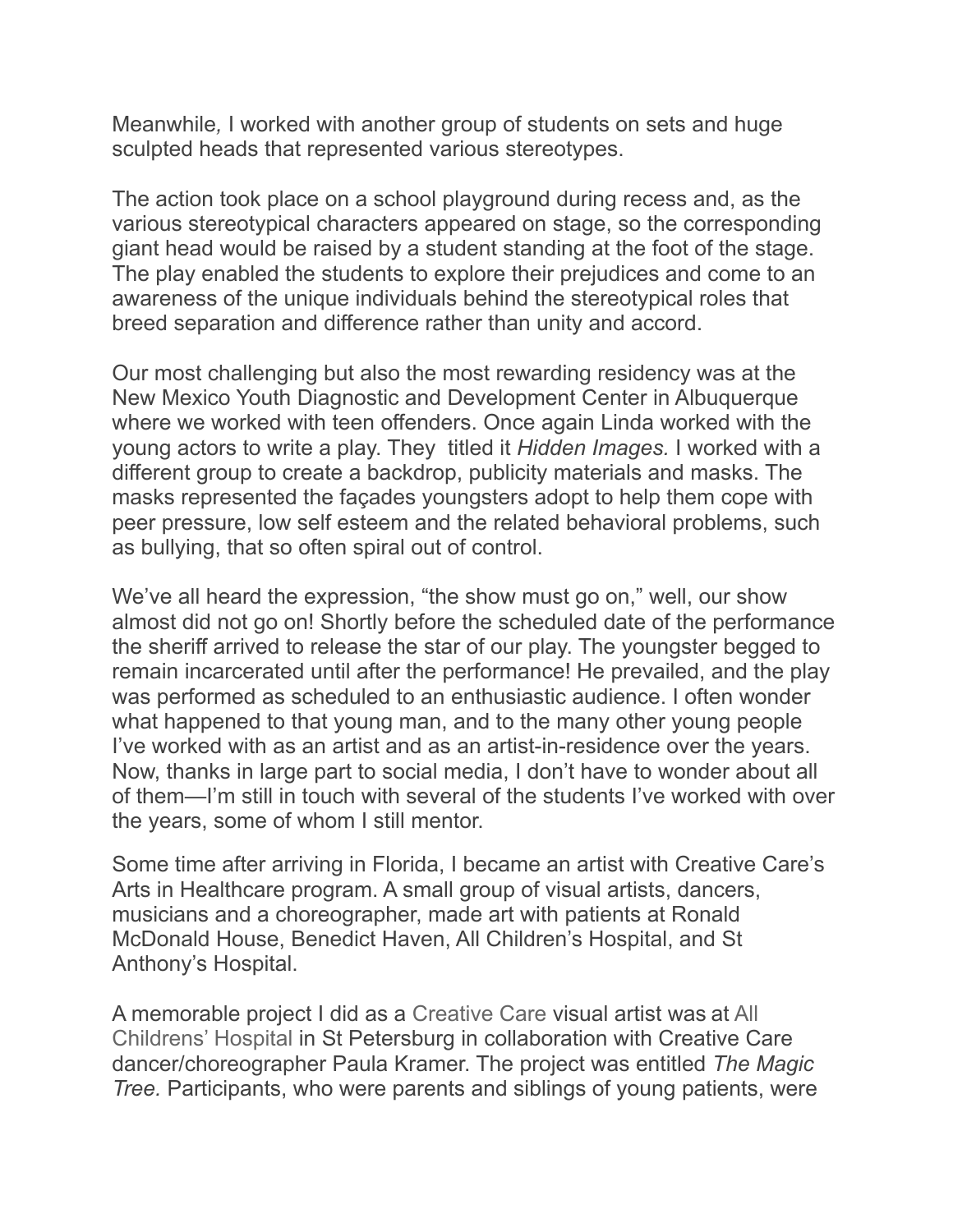led by Paula in dance moves to establish the theme. Through movement Paula evoked the sun, the rain, a rainbow, gentle breezes, birds, bees and butterflies; also the growth of a tree from tiny seed to a full grown fruit tree with branches and leaves supporting a variety of animals and insects.

Then the participants, ranging in age from one year to seventy-something, joined me to finger-paint a large painting with all the elements they had just danced into being. *The Magic Tree* painting was displayed in the spring in a central location at the hospital. Passers-by could, for a moment, forget the stress of their jobs as healthcare workers or, if they were relatives of patients, the anxiety of having someone they loved hospitalized, and enjoy our magical spring scene.

The following is an excerpt of email I recently received from the Vice President of Mission of one of the hospitals Creative Care Arts in Healthcare worked in: "I can't thank you enough for sharing your expertise, experience and compassion with us and our patients. You certainly played an important part in the healing for the whole person… Thank you for being such a blessing… You have displayed for us the important value of Art in the Healing Process. With much gratitude,…"

Several years ago I worked, with the assistance of a local artist Michelle Stone, on a project for the [Greater Palm River Community Development](http://greaterpalmrivercdc.com/)  [Corporation](http://greaterpalmrivercdc.com/) whose mission is to build a better community by investing in children and families. Together with several adults and teens Michelle and I attended a performance of South African playwright Athol Fugard's "My Children! My Africa!" at a Tampa theater. For many, this was the first professional theatrical production that they had attended.

*My Children! My Africa!* was written in 1989, shortly before apartheid ended. The play is a "blow to the gut" of black and white audiences alike. It is both a cry for tolerance and a bitter acceptance of the violence that flared to destroy an uneasy peace in South Africa. It's impossible to ignore the parallel between the Mr. M in the play, and his search for change through peaceful and intelligent intervention, and the Mr. M who became President Nelson Mandela.

In a small town in the Karoo area of the Eastern Cape Province, in a classroom of the black Zolile High School, Mr. M referees a student debate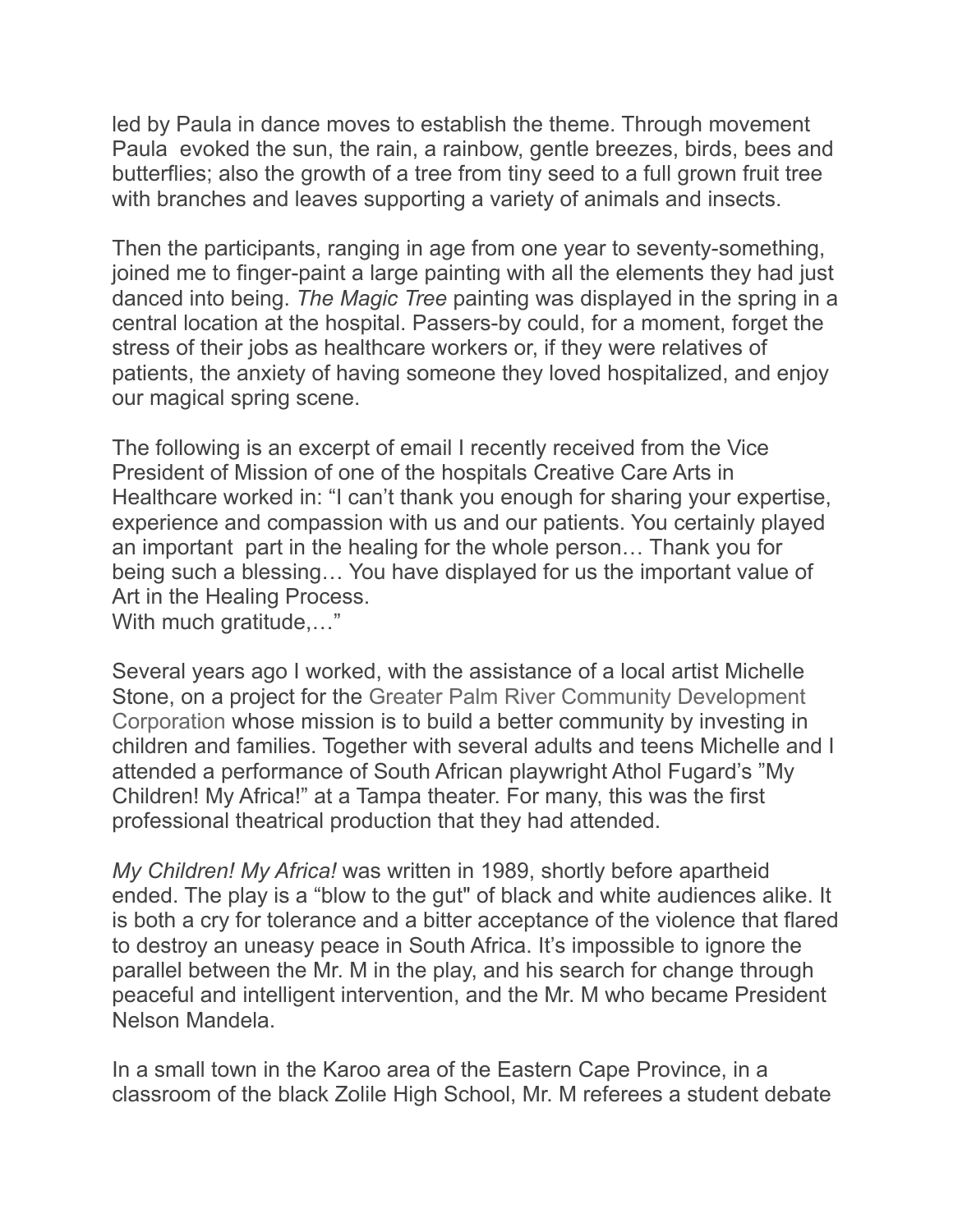contesting that women should not receive the same education as men. In favor is Thami, one of Mr. M's favorite and most promising students. In opposition is Isabel, a white student visiting from an all-girls' school. Mr. M sees potential in the intellectual pairing of Isabel and Thami, and brings them together as a team for the statewide English literature competition. As they prepare under Mr. M's tutelage, Isabel gains immense respect and admiration for Mr. M and forms a friendship with Thami. Outside the classroom Mr. M's hopes for Thami are challenged by their generational divide and increasing political unrest under the South African government's policy of apartheid. Thami quits the competition when he joins a student movement to boycott the school until blacks are given an education equivalent to that of whites. The tradition-bound Mr. M regards Thami's actions as destructive and cooperates with the white police by informing against the boycotting students. Thami's comrades retaliate; a mob approaches Zolile High School, intending to kill Mr. M for his betrayal. Thami tries to help Mr. M escape by offering to vouch for Mr. M's innocence, but Mr. M refuses the protection of a lie and stands his ground. The mob kills him.

Isabel struggles to comprehend why it seems the black community is tearing itself apart. She sees Thami one last time after Mr. M's murder and learns that Thami plans to flee the country to avoid arrest so that he can continue fighting against apartheid. Isabel is left alone to pay her respects to the memory of Mr. M.

After discussing the play, participants spent a Saturday afternoon creating acrylic paintings. These were displayed in the theater lobby for the run of the play. Later, the paintings were displayed on the walls of the [Children's](http://www.childrensboard.org/)  [Board of Hillsborough County](http://www.childrensboard.org/) offices in Ybor City.

One of the most touching scenes Michelle and I witnessed that Saturday afternoon was the youngest participant, a girl, laboring with such concentration on her image depicting unity between two individuals of different races. Her mother's painting, a silhouette of the continent of Africa with diagrammatic faces of people of all races and the slogan, "Raise Your Voices, Lower Your Weapons," was the perfect complement to her daughter's image: the mother's painting portrayed the universal aspect of the theme, the daughter's the personal.